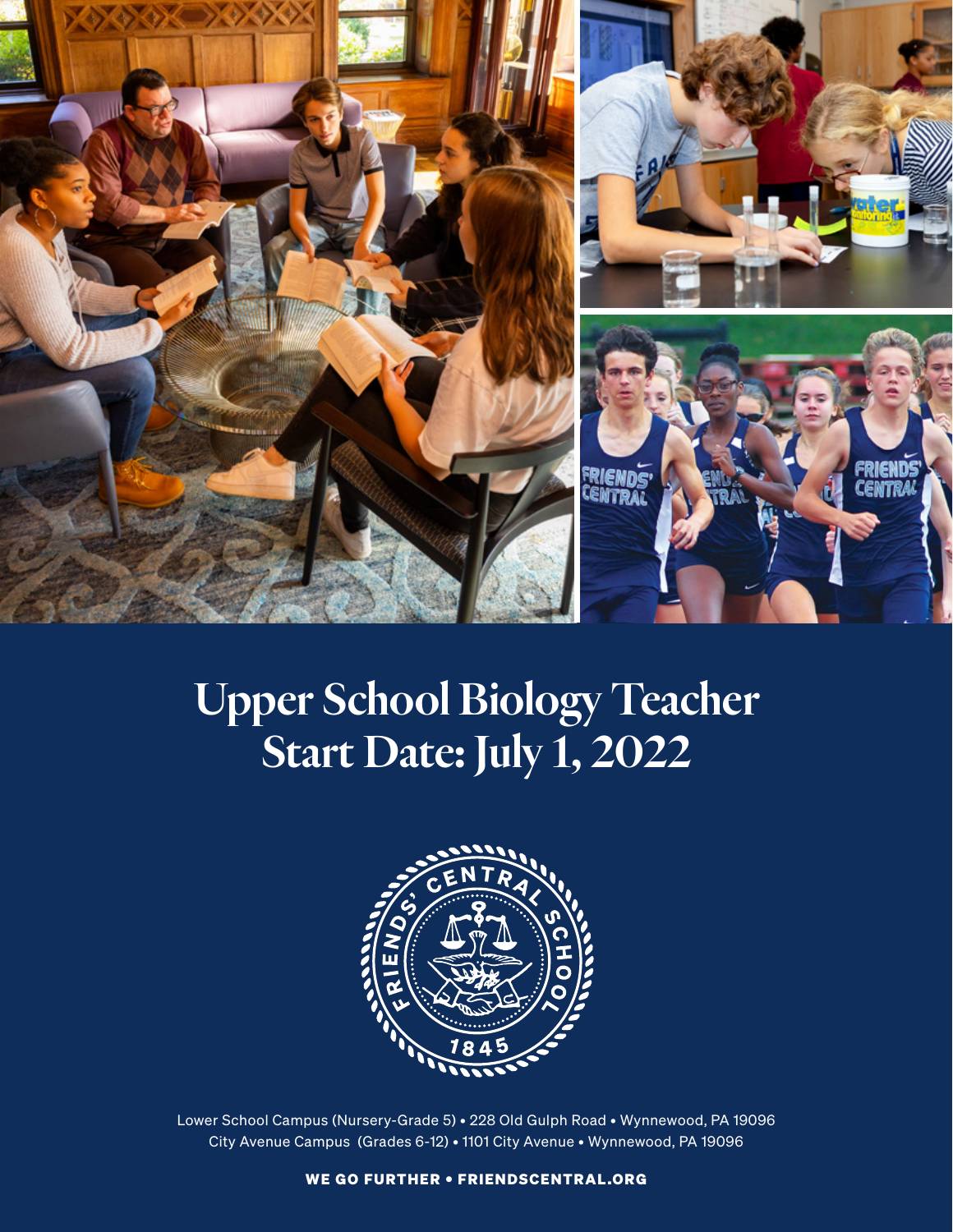#### **Friends' Central School Overview**

Friends' Central School is an independent, coeducational Quaker day school founded in 1845 and serving approximately 800 students in Nursery through grade 12. Located in the Philadelphia suburbs, the School has two campuses. The Middle & Upper Schools are located just outside of West Philadelphia in Wynnewood, and the Lower School is on our Old Gulph Road campus in the heart of Wynnewood.

The exceptional faculty at Friends' Central offers a curriculum that cultivates the intellectual, spiritual, and ethical growth of our students. Our pedagogy is grounded in continuing revelation, reflection, integrity, and a willingness to accept responsibility. From Nursery to grade 12, our students participate in a process designed to foster creative, critical, and flexible thinking, along with compassion. As they transform from playful children to skilled, self-possessed teenagers, they are always intellectually curious and engaged thinkers. Friends' Central prepares graduates to succeed in college and in life.

# **Upper School Biology Teacher**

Friends' Central Upper School seeks a full-time Upper School science teacher to teach biology and advanced biology. Successful candidates will have a Bachelor's or graduate-level degree in biology subfields (e.g. Biochemistry, Developmental Biology, Neuroscience, Genetics), and be innovative and technologically savvy. Candidates should also have a firm grasp on teaching pedagogy and embrace the unique developmental stages of Upper School students. Some teaching experience is preferred.

In accordance with principles of Quaker pedagogy, teachers at Friends' Central are dedicated to creating and nurturing mutually respectful and fully engaged classroom communities. Academic departments meet regularly and work collaboratively. A learning community founded on Quaker values relies on the commitment of all its members for its success. Friends' Central teachers are also actively involved in the life of the School outside their classrooms.

## **Primary Responsibilities**

- Teach three to four sections of Upper School biology
- Teach and/or co-teach a senior only one-semester course (Designing Experiments in Molecular Biology)
- Develop research and inquiry-based projects for laboratories
- Assess students' progress and performance
- Communicate with teachers and parents regarding student needs and progress
- Lead a small group of students in the Annenberg High School Science Symposium, designed to promote discourse among high school science students in the the Philadelphia Area
- Advise a small group of Upper School students
- Contribute to the School in an extra/co-curricular capacity as appropriate